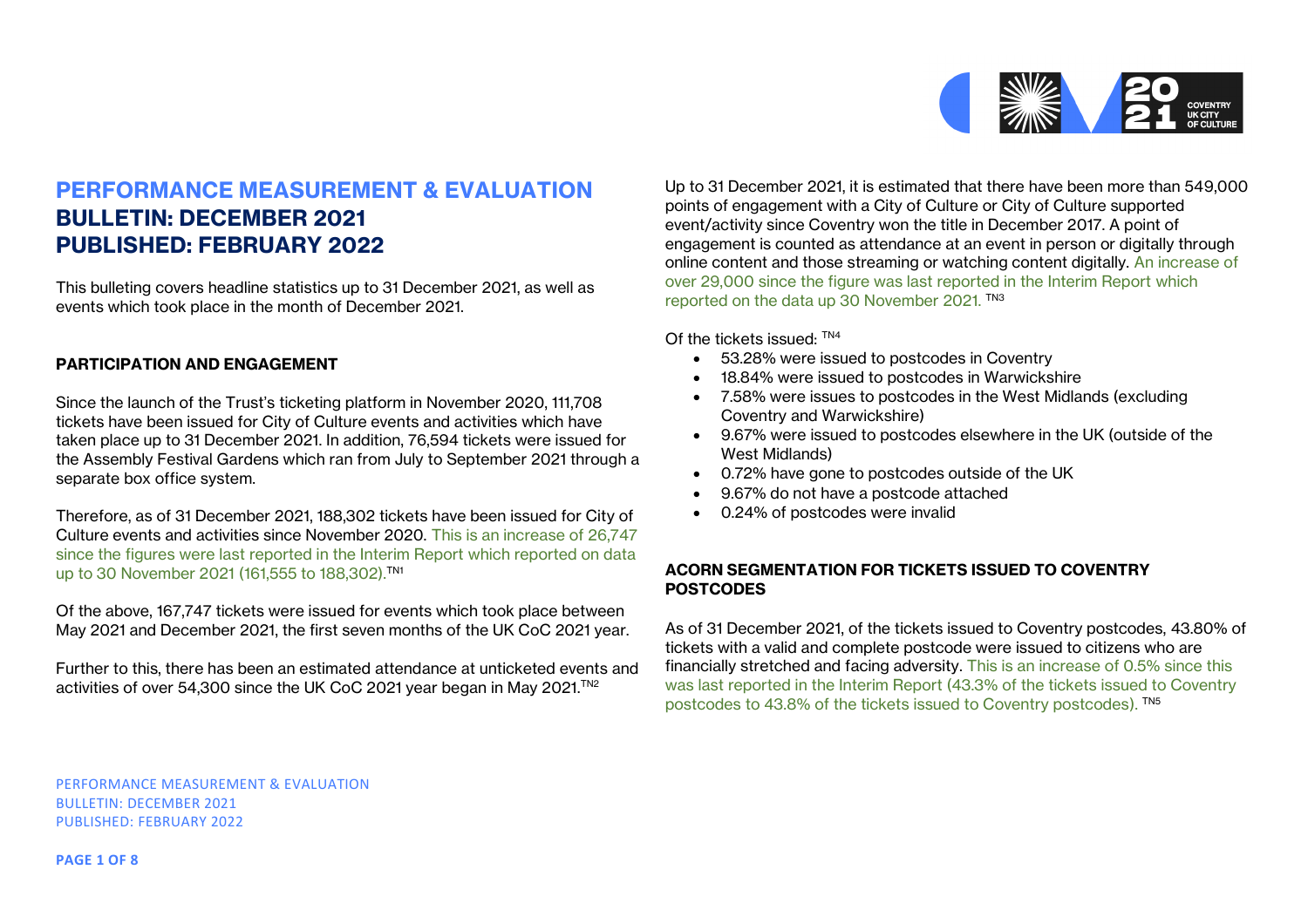

| <b>ACORN Category</b>              | % Share of<br><b>Bookers with</b><br><b>Valid Coventry</b><br><b>Postcodes</b> | % Share of All<br>Coventry<br><b>Households</b> | % Difference |
|------------------------------------|--------------------------------------------------------------------------------|-------------------------------------------------|--------------|
| 1 Affluent<br>Achievers            | 16.83                                                                          | 11                                              | 5.83         |
| 2 Rising Prosperity                | 2.36                                                                           | 1.6                                             | 0.76         |
| 3 Comfortable<br>Communities       | 37.02                                                                          | 28.7                                            | 8.32         |
| 4 Financially<br><b>Stretched</b>  | 25.42                                                                          | 33.2                                            | $-7.78$      |
| 5 Urban Adversity                  | 16.58                                                                          | 24.4                                            | $-7.82$      |
| 6 Not Private<br><b>Households</b> | 1.79                                                                           | 1.1                                             | 0.69         |

## **ACORN SEGMENTATION FOR TICKETS ISSUED TO COVENTRY POSTCODES**



- 
- **3 Comfortable Communities**
- **4 Financially Stretched**
- **5 Urban Adversity**
- **6 Not Private Households**

This is still under representative of the Coventry population who are in the lower three economic segments by 14.90%, but significant as these are the citizens who historically have participated and benefited least from publicly invested culture, a majority of this group are from minority ethnic identities. The lower segments, Financially Stretched, Urban Adversity and Not Private Households equate to 58.70% of the city's population.

Baseline participation data shows that in the 2018 Household Survey, participation in some neighbourhoods of the city, cultural participation was as low as 11%. Analysis also showed that these areas also were financially stretched and facing adversity. Participation and correlations with other metrics are being tracked longitudinally through the Coventry Household Survey to see if changes in cultural participation amongst the Coventry population will have occurred during UK CoC 2021.

#### PERFORMANCE MEASUREMENT & EVALUATION BULLETIN: DECEMBER 2021 PUBLISHED: FEBRUARY 2022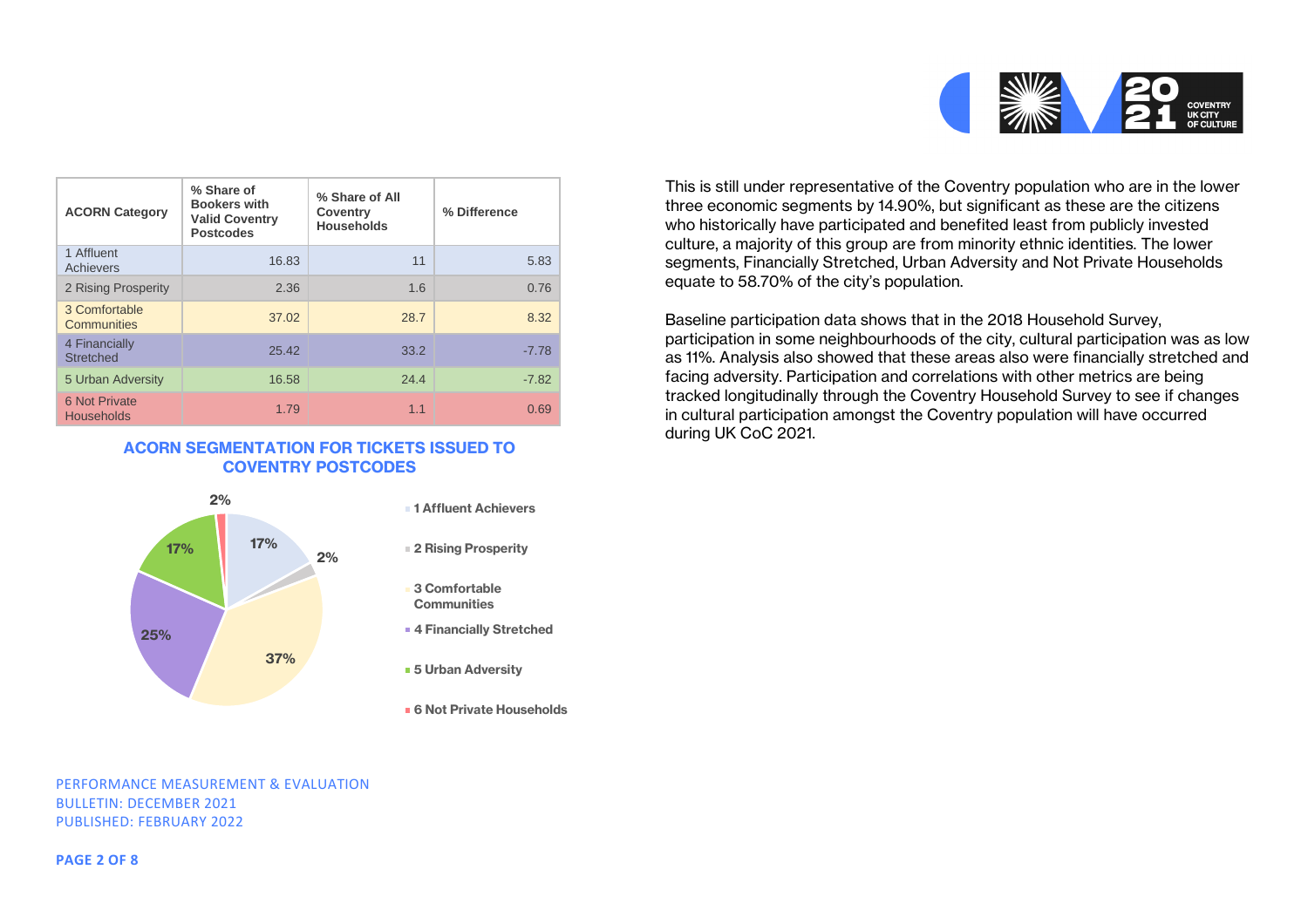

#### **SENTIMENT**

The Trust continues to undertake extensive post-event surveying. Within this four key questions are asked relating to immediate sense of civic pride, perception of Coventry, quality of event and if the respondent had a good time.

As of 31 December 2021, for events which took place between May 2021 and December 2021 the aggregate sentiment was:

- 92% of survey respondents strongly agreed or agreed that they had a good time (no change since last reported in the Interim Report)
- 90% of survey respondents rated the quality of the events as very good or good (a decrease of 1% since last reported in the Interim Report)
- 57% of survey respondents stated that their perception of Coventry had improved through attending or participating (no change since last reported in the Interim Report)
- 75% of survey respondents strongly agreed or agreed that the event increased their pride in Coventry (a decrease of 1% since last reported in the Interim Report)<sup>TN6</sup>

Overall, these metrics have remained consistent since the UK CoC 2021 programme came into full effect in June 2021 following the signature event Coventry Moves.

The following graph shows the cumulative percentage for each metric as the year has progressed. Perceptions of having a good time and the quality of the event once established have remained relatively flat with little movement. The perception of Coventry and sense of increase in civic pride have incrementally increased over time with minor fluctuations up or down throughout the course of the year so far.

PERFORMANCE MEASUREMENT & EVALUATION BULLETIN: DECEMBER 2021 PUBLISHED: FEBRUARY 2022

#### **SENTIMENT PERCEPTIONS OF UK CoC 2021 FROM SURVEYING**



As the UK CoC 2021 year progresses, these metrics will continue to be tracked, and will be followed by further measurement. through the Household Survey in 2022 and 2024 respectively.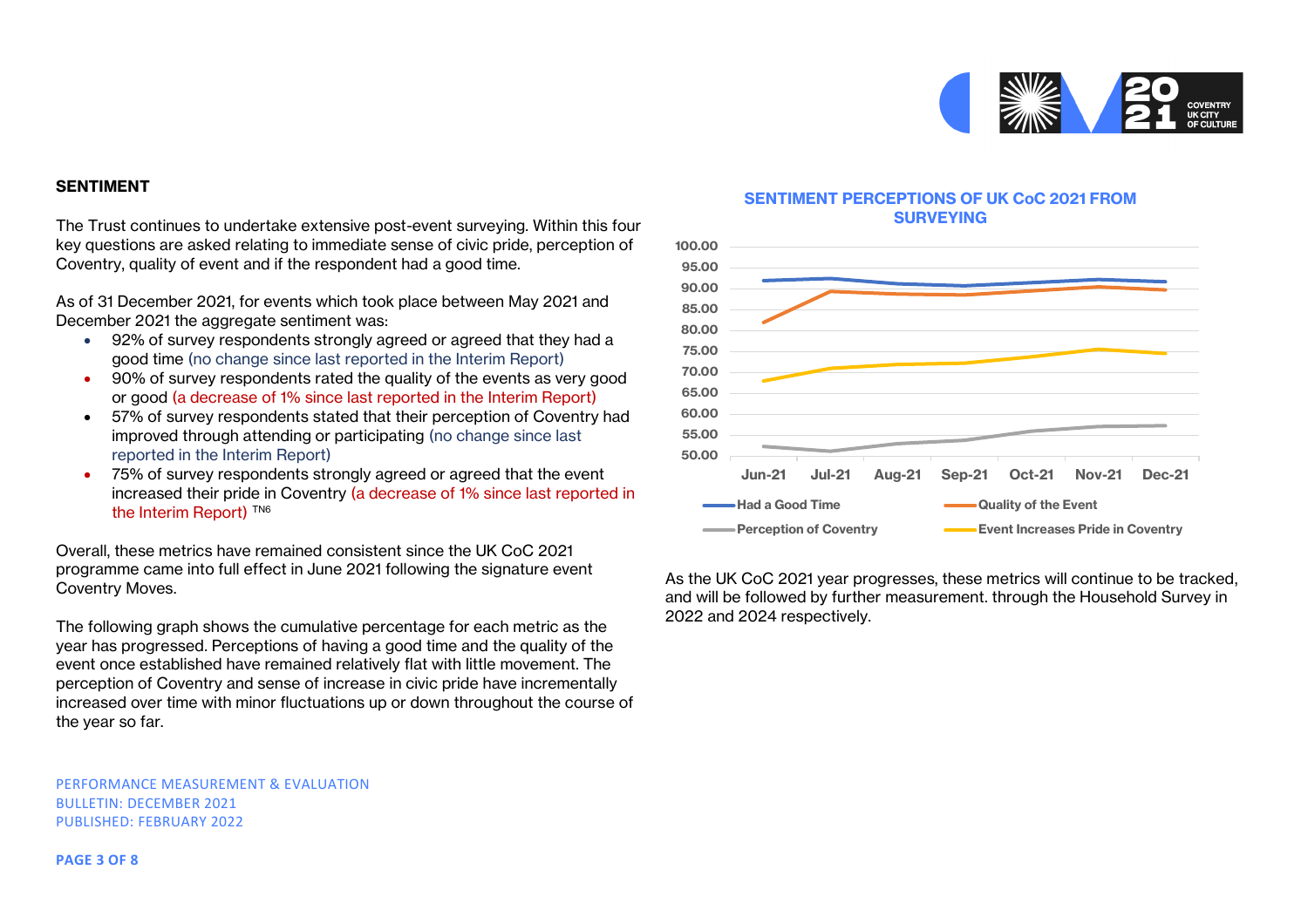

# **EVENT REPORTS – DECEMBER 2021**

The following sections details events and audience responses to events which have taken place in December 2021. TN7

## **BECOMING FUNGI, BECOMING FOREST**

Audiences were split into small groups to embark on a guided tour of the performance which involved examining the magic and beauty of being alive and part of the living world – even in a city.

Feedback provided by audiences was mixed and wide-ranging. Audience members who have previously engaged with events of this nature understood the work (as stated in qualitative feedback) and those who haven't struggled to have a level of understanding.

Of those surveyed (n: 41, 14% margin of error at a 95% confidence level):

- 63% of survey respondents strongly agreed or agreed that they had a good time
- 58% of survey respondents rated the quality of the event as very good or good
- 46% of survey respondents stated that their perception of Coventry had improved through attending
- 41% of survey respondents strongly agreed or agreed that the event increased their pride in Coventry

Becoming Fungi, Becoming Forest was commissioned by Coventry City of Culture Trust and Coventry Biennial of Contemporary Art, with support from The Pod, MRC Centre for Medical Mycology at University of Exeter, British Mycological Society, Arboricultural Association, Coventry Tree Wardens, and GroCycle.

The project was part of #GreenFutures, supported by National Lottery Heritage Fund and Severn Trent Community Fund.

#### **REFORM THE NORM: HUNGRY NATION - PART 1**

Taking place in early December, Hungry Nation Part 1 involved ten storytellers from Coventry with experience of being hungry or accessing emergency food banks, sharing their personal stories in a relaxed performance over lunch or dinner. The event took place at Foleshill Community Centre – Coventry's first and largest social supermarket.

Of those surveyed at the end of either of the events (n: 26, 13% margin of error at a 95% confidence level):

- 100% of survey respondents strongly agreed or agreed that they had a good time
- 99% of survey respondents rated the quality of the event as very good or good
- 61% of survey respondents stated that their perception of Coventry had improved through attending
- 80% of survey respondents strongly agreed or agreed that the event increased their pride in Coventry

PERFORMANCE MEASUREMENT & EVALUATION BULLETIN: DECEMBER 2021 PUBLISHED: FEBRUARY 2022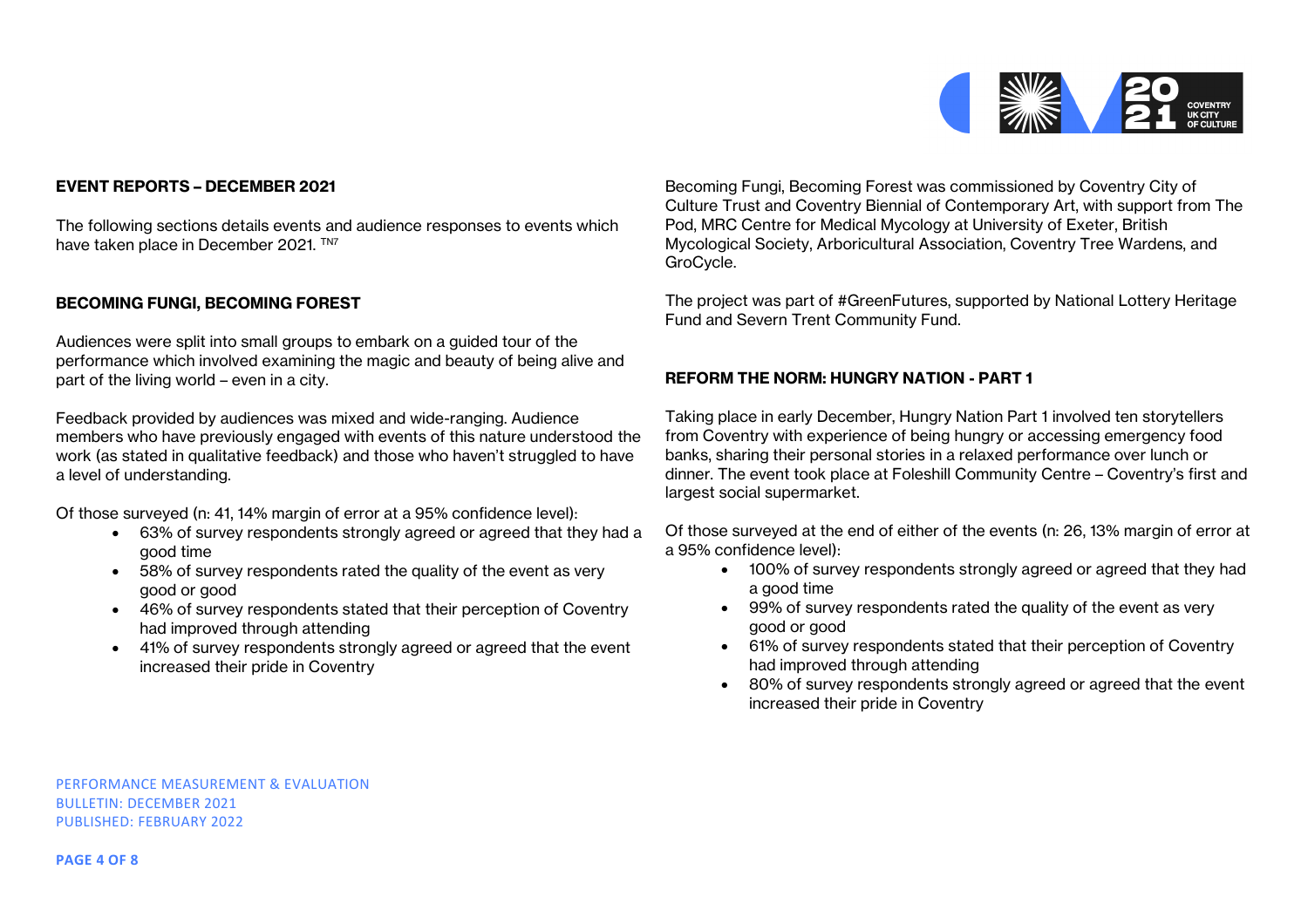

Qualitative feedback provided by audiences indicated that the issue-led nature of the event and how Coventry has responded has increased awareness around the positive social action being undertaken by communities in the city.

"The cast were incredible; they used their power as a collective to share their experiences- echoing the experiences of so many. They asked some questions of the system and I hope they go all the way with presenting this to local and central government. An amazing start! The food as part of it was a great way of connecting people over this issue." Audience Member, Hungry Nation Part 1, December 2021

Reform The Norm: Hungry Nation – Part 1 was co-produced by Coventry City of Culture Trust and Strike A Light. Supported by Spirit of 2012, Arts Council England, Strike A Light, Esmée Fairbairn Foundation and Feeding Coventry.

# **ANOTHER CHRISTMAS**

The event aimed at telling the stories of Coventry's residents who have different perspectives and experiences of Christmas that are often unheard and unseen. The showing of Another Christmas took place in December 2021. With regards to attendance the data suggests that the effect of the Omicron variant impacted attendance. Held indoors, 78 tickets were issued for the event, with 29 audience members in attendance (based on clicker counts and checking of tickets on the door).

Of those surveyed at the end of the showing (n: 11, 24% margin of error at a 95% confidence level – small sample size):

• 99% of survey respondents strongly agreed or agreed that they had a good time

PERFORMANCE MEASUREMENT & EVALUATION BULLETIN: DECEMBER 2021 PUBLISHED: FEBRUARY 2022

- 90% of survey respondents rated the quality of the event as very good or good
- 36% of survey respondents stated that their perception of Coventry had improved through attending
- 63% of survey respondents strongly agreed or agreed that the event increased their pride in Coventry

Another Christmas was commissioned by Music Beyond The Mainstream, with co-commissioners Coventry City of Culture Trust and Barbican Centre. Supported by Spirit of 2012.

# **TRY IT!**

The first iteration of the Try It! Programme concluded in December 2021, following a series of ten-week creative workshops in a wide range of creative disciplines. 196 participants took part in sessions focussing on categories which included creative writing, music, sports, dance and movement, visual arts and making, and storytelling, drama and spoken word.

A taster session took place at the beginning of October at the Belgrade Theatre which was attended by 53 people who partook in twenty-minute taster sessions ahead of the main workshops commencing. A number of these individuals took part in multiple tasters throughout the day. Of those surveyed at the Taster Session in October 2021 (n: 38, 9% margin of error at a 95% confidence level):

- 99% of survey respondents strongly agreed or agreed that they had a good time
- 96% of survey respondents rated the quality of the event as very good or good

**PAGE 5 OF 8**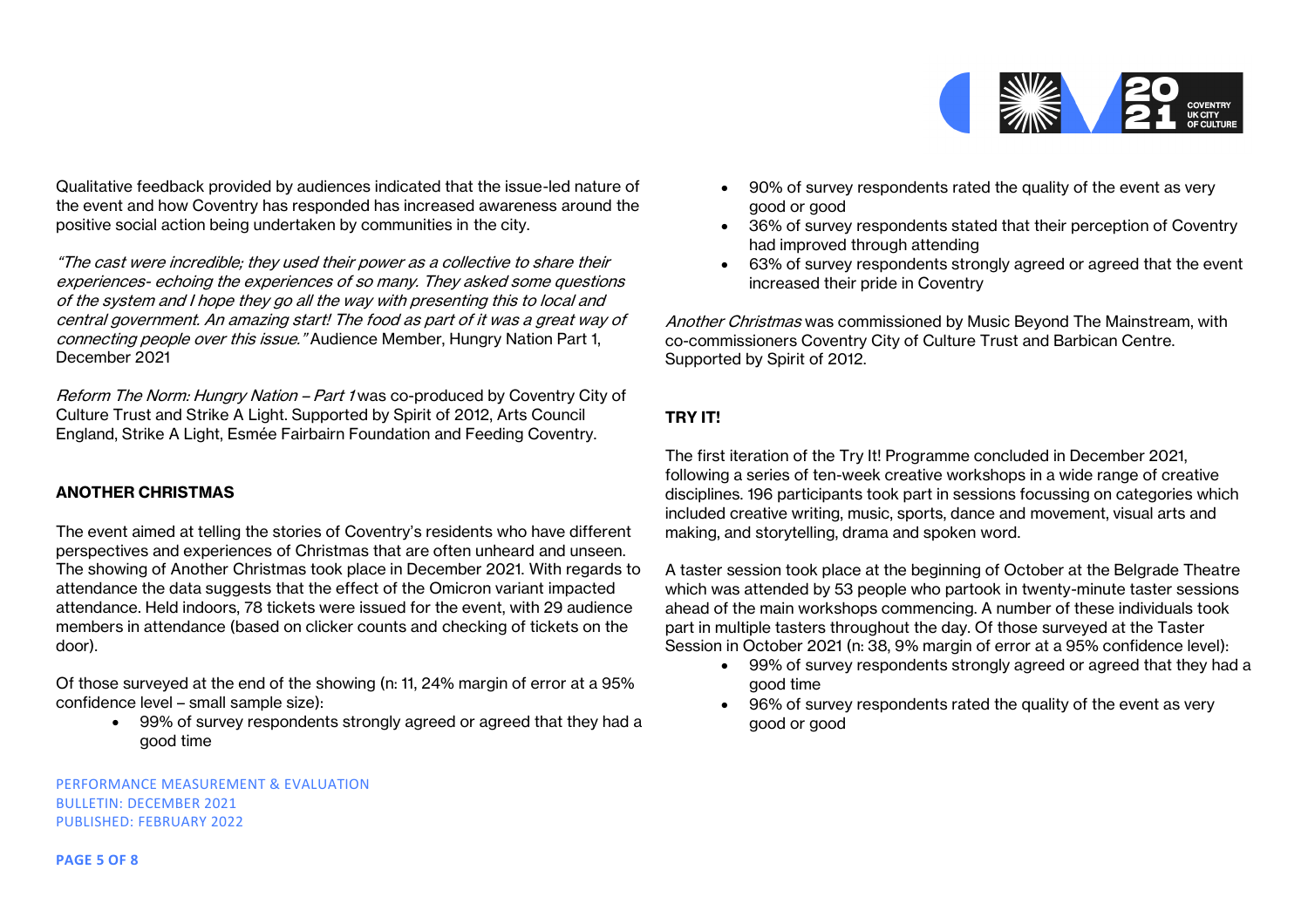

- 75% of survey respondents stated that their perception of Coventry had improved through attending
- 82% of survey respondents strongly agreed or agreed that the event increased their pride in Coventry

As part of the Taster Session, participants where asked wellbeing question using the (S)WEMWBS (the shortened version of the Warwick-Edinburgh Mental Wellbeing Scale) questions. Of those surveyed (n: 38), the average median score for participants was 24. This score is 2 (S)WEMWBS points higher than the city average of 22 (Household Survey 2021) and on par with the average for the starting baseline position for other City of Culture projects which is 24. It is important to note that city comparison was undertaken during the COVID-19 pandemic and therefore cannot be used as definitive comparator but only as an indicator to the mental wellbeing of the citizens of the city.

For participants who took part in the ten-week workshops, (S)WEMWBS was asked at the commencement of the workshops (only responses received within the first two weeks of the intervention starting ae valid) and then again two weeks following the end of the workshops to assess if the programme had made an impact on the mental wellbeing of participants. At the commencement of the programme, the average median (S)WEMWBS score of those surveyed (n: 46) was 24. At the end of the programme the average median (S)WEMWBS score of those surveyed (n: 45) was 26. An increase of 2 points. (+2 points).

Of those surveyed at the end of the series of workshops (n: 45, 13% margin of error at a 95% confidence level):

- 93% of survey respondents strongly agreed or agreed that they had a good time
- 97% of survey respondents rated the quality of the event as very good or good

PERFORMANCE MEASUREMENT & EVALUATION BULLETIN: DECEMBER 2021 PUBLISHED: FEBRUARY 2022

- 57% of survey respondents stated that their perception of Coventry had improved through attending
- 72% of survey respondents strongly agreed or agreed that the event increased their pride in Coventry

Feedback from participants in the post workshop survey included:

- "The Wellness choir sessions were of great benefit to my mother and myself. These sessions were something we could look forward to and do together and gave my mother a reason to leave her house. It also gave her the opportunity to talk to people other than myself. Patrick and Richard made the sessions fun, and, in my case, I did not feel unwelcome despite being unable to sing in tune! We would love to be able to continue with these sessions."
- "I was nervous coming to the taster session at the Belgrade, this was the first time which I ventured out of the house because of COVID and I had low confidence. As soon as I got there, I was able to try three of four different workshops and was welcomed with open arms by everyone. I have now been able to take part in a series of workshops and craft sessions and have made new friends. Personally, this was a good project to ease people back into society and combat the loneliness and isolation caused by the pandemic. My confidence has increased, and I genuinely feel better about myself."
- "Taking part in the choir was fun, made us happier, enabled new friends, more people joined in each week through word of mouth. It would be great if it continued past Christmas."

Try It! is part of the Love Coventry programme, led by the Collaborative City team and was presented in partnership with Health Exchange, Warwickshire County Council and Age UK. Supported by the National Lottery Community Fund, Warwickshire County Council and Spirit of 2012.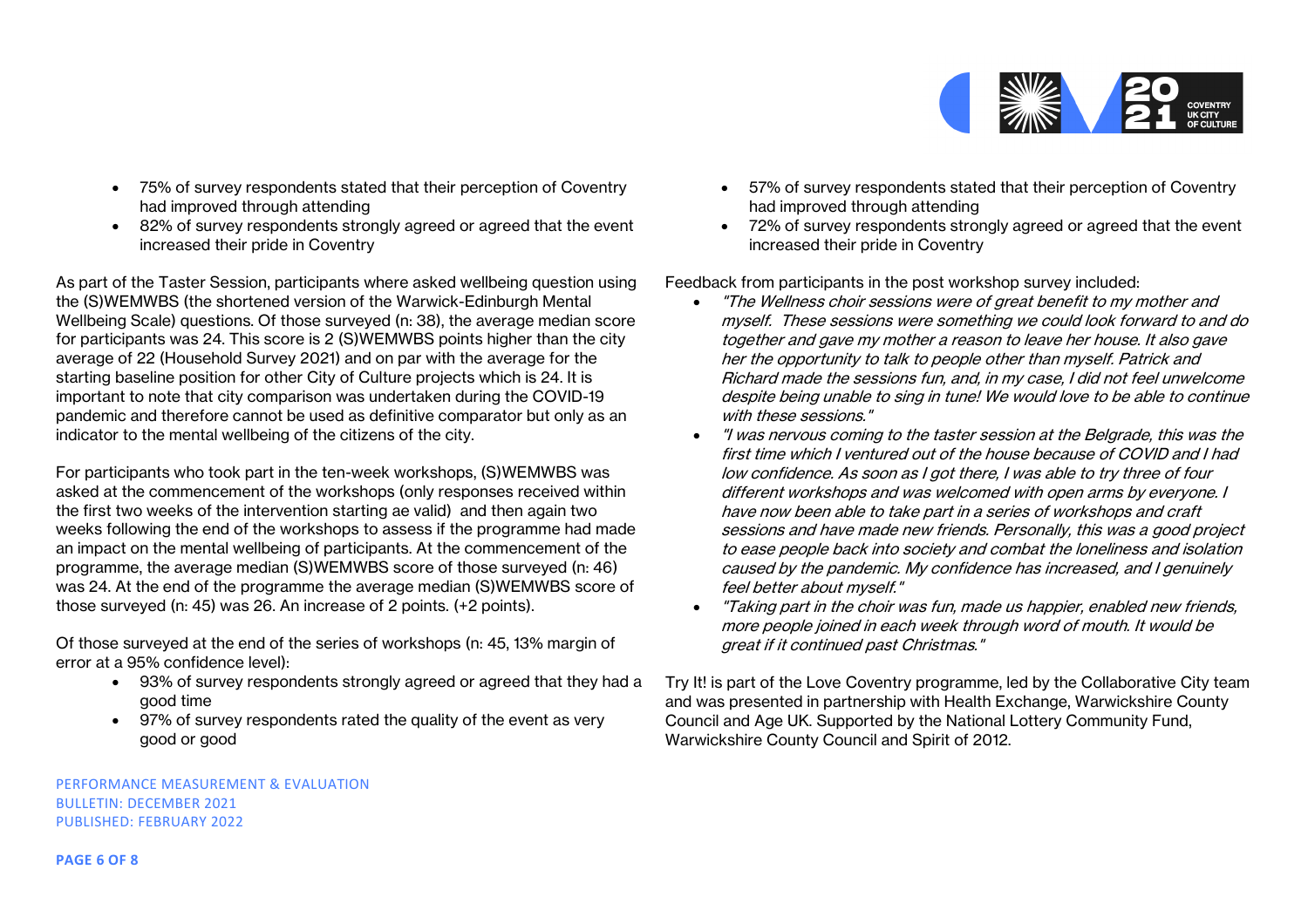

## **TECHNICAL NOTES:**

TN1 Through the Trust's ticketing partner, The Ticket Factory, 111,708 tickets were issued to City of Culture and City of Culture Associated Activities. This figure does not include 'Taking Place In' events and relates only directly to City of Culture events and activities. The figure relates to events which took place up to 31 December 2021. This figure is only tickets issued and does not include unticketed events. Ticketing data extracted on 31/01/2022.

Data received from Assembly Festival Gardens shows that 76,594 tickets were issued for the Assembly Festival Gardens in Coventry which took place between July and October 2021. This number does not include attendance at unticketed events, only the tickets issued through the Assembly ticketing system.

TN2 The figure of 54,300 has been calculated through clicker counts of attendance at unticketed events and from events which have been produced and delivered through the Trust's devolved production model where data has been supplied to the Trust. During the month of December 2,318 people were logged as attending the Turner Prize as a walk up, meaning there were no tickets logged for them in the ticketing system. Walk ups were logged through a separate system and data collected at the Herbert Art Gallery and Museum. Up to 30 November 2021 the estimated attendance at unticketed events and activities was 52,000 since the UK CoC 2021 year began in May 2021, so with the addition of walk ups for the Turner Prize it now stands at 54,300.\*

\*In the first issue of this bulletin, this sentence originally read Up to 30 November 2021 this number was 52,000 so with the addition of walk ups for the Turner Prize it now stands at 54,300. For a point of clarity, it has been updated to include that the 52,000 is estimated attendance at unticketed events and activities since May 2021.

PERFORMANCE MEASUREMENT & EVALUATION BULLETIN: DECEMBER 2021 PUBLISHED: FEBRUARY 2022

Please note during the period of December 2021, Coventry Biennial was ongoing after starting earlier in the year, attendance at Biennial events have not been included in these numbers, they will be added in once the Trust has been provided attendance figures from the Biennial team.

 $T<sup>NS</sup>$  This figure covers the period since December 2017 and includes:

- Ticketing Data
- Clicker Counts at Unticketed Events
- Attendance Data from Partners (this data does go through a process of scrutiny to ensure the most accurate figures are reported)
- Unique Viewers of Online/Digital Content (N.B. unique viewers are counted not the higher figure of total views)

The increase from 520,000 to 549,000 is made up of 26,747 tickets issued for events in the month of December and 2,318 walk ups to the Turner Prize as detailed in Technical Note 2. This comes to 549,065 which rounded down is reported as 549,000.

TN4 These figures are based on analysis of the postcodes allocated to tickets in both the Trust's ticketing system, The Ticket Factory and those from the Assembly Festival Gardens data.

TN5 This breakdown of segmentation has been calculated through analysis of valid and complete postcodes collected through the booking process with the Trust's box office or Assembly Festival Gardens. Data relates to tickets issued to Coventry residents. Only postcodes which are complete and valid are used in the analysis (n: 41,074 postcodes against all bookings). ACORN Segmentation is provided through the Insights Team at Coventry City Council.